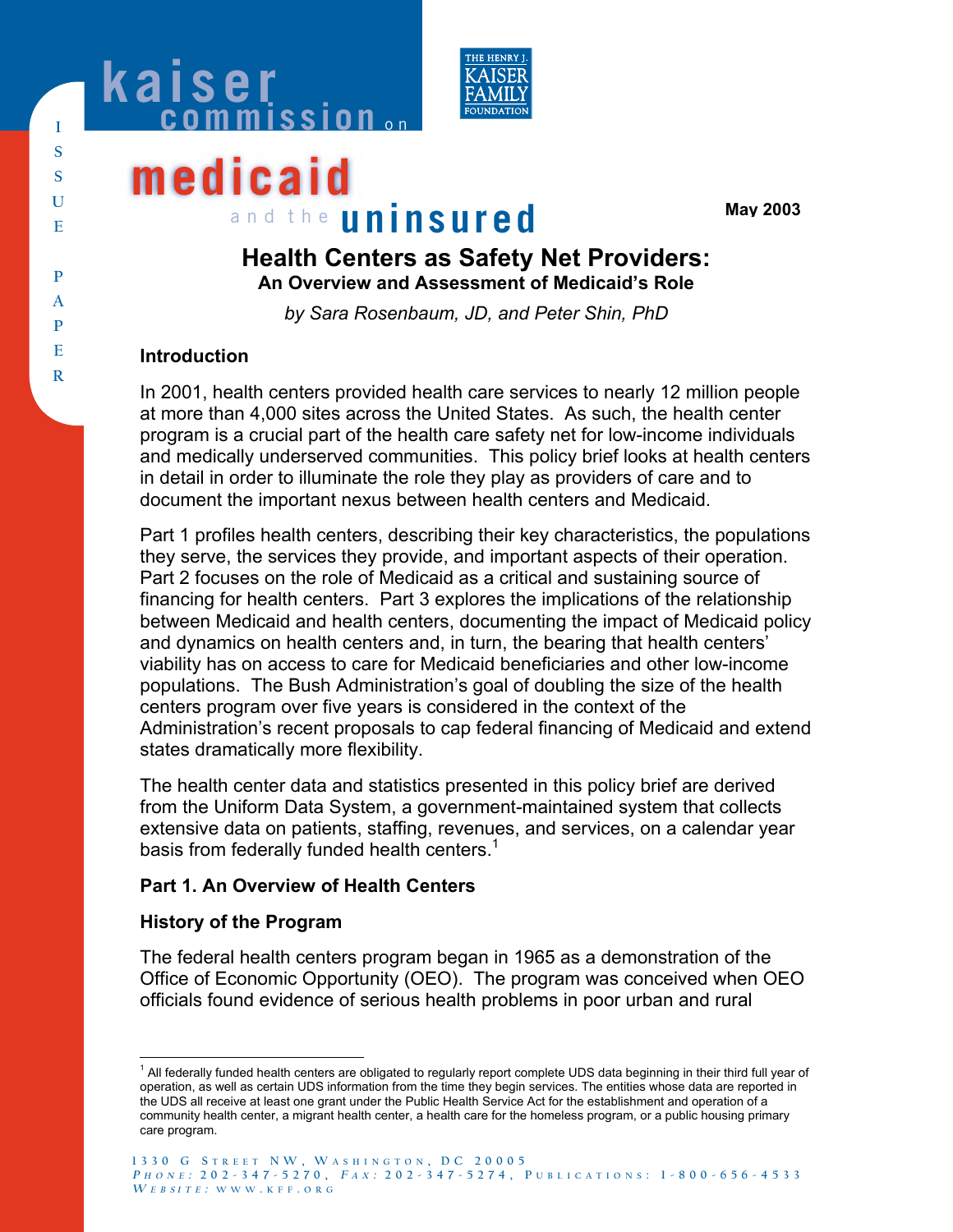communities throughout the nation. $2$  Following 10 years of documented success in bringing quality, comprehensive primary health care to medically underserved populations,<sup>3</sup> Neighborhood Health Centers, as they were initially known, gained permanent status under the Public Health Service Act in 1975. The legislation, now known as the health centers program, authorizes federal funding for the development and operation of entities that satisfy certain statutory requirements.<sup>4</sup>

The health centers program is administered by the Bureau of Primary Health Care in the Health Resources and Services Administration of the Department of Health and Human Services. Health centers frequently operate in tandem with the National Health Service Corps,<sup>5</sup> which provides scholarships and loan repayment assistance to health professionals who agree to practice for a period of time in communities with identified shortages of practitioners. Both health centers and the Corps were reauthorized by the  $107<sup>th</sup>$  Congress as part of the Health Care Safety Net Act of 2002.<sup>6</sup> In its recent report entitled "Fostering Rapid Advances in Health Care," the Institute of Medicine noted health centers' strong track record in both primary care and chronic care management and called for demonstrations in these settings that, building on centers' existing achievements, would be aimed at developing model primary care practices.<sup>7</sup>

#### **Health Centers Today**

#### In General

Health centers consist of two groups. The first consists of health centers that receive development and operating grants under the federal health centers program. The second consists of health centers that meet all the requirements of the federal health centers program, but, because of the limited availability of federal funds, do not receive federal operating grants. These "look alike" health centers, as they are known, are treated as federally funded health centers for purposes of Medicare and Medicaid, discussed below.

In 2001, 748 federally funded health centers (up from 671 in 1997) operated in all states, the District of Columbia, and the Commonwealth and Trust Territories – slightly over half of them (51 percent) in rural communities. Total federal health center funding for FY 2001 stood at \$1.169 billion, with total allocations to health centers that year of \$990 million. Federally funded health centers furnished care in 4,128 sites, an increase of 42 percent compared to the number in 1997. Over the same four-year period, the number of people who received services in federally funded health centers grew 25 percent, reaching 10.3 million in 2001

 2 Daniel R. Hawkins and Sara Rosenbaum, Community Health Centers: Issues and Challenges. *The Future of the Health Care Safety Net* (American Association for the Advancement of Science, Chicago, IL, 1997)<br><sup>3</sup> Baily BE, etc. *Experts with Experience Community & Migrant Health Centers Highlighting a Decade of Service (1990-*

*<sup>2000)</sup>* U.S. Department of Health and Human Services, Health Resources and Services Administration, Bureau of Primary Health Care. 2000.

<sup>4</sup> Sec. 330 of The Public Health Service Act, 42 USC Sec. 254b.

<sup>5</sup> Sec. 331 of The Public Health Service Act, 42 USC Sec. 254d.

<sup>6</sup> P.L. 107-257

<sup>&</sup>lt;sup>7</sup> Institute of Medicine, "Fostering Advances in Health Care" (National Academy Press, Washington D.C. 2002) p. 6.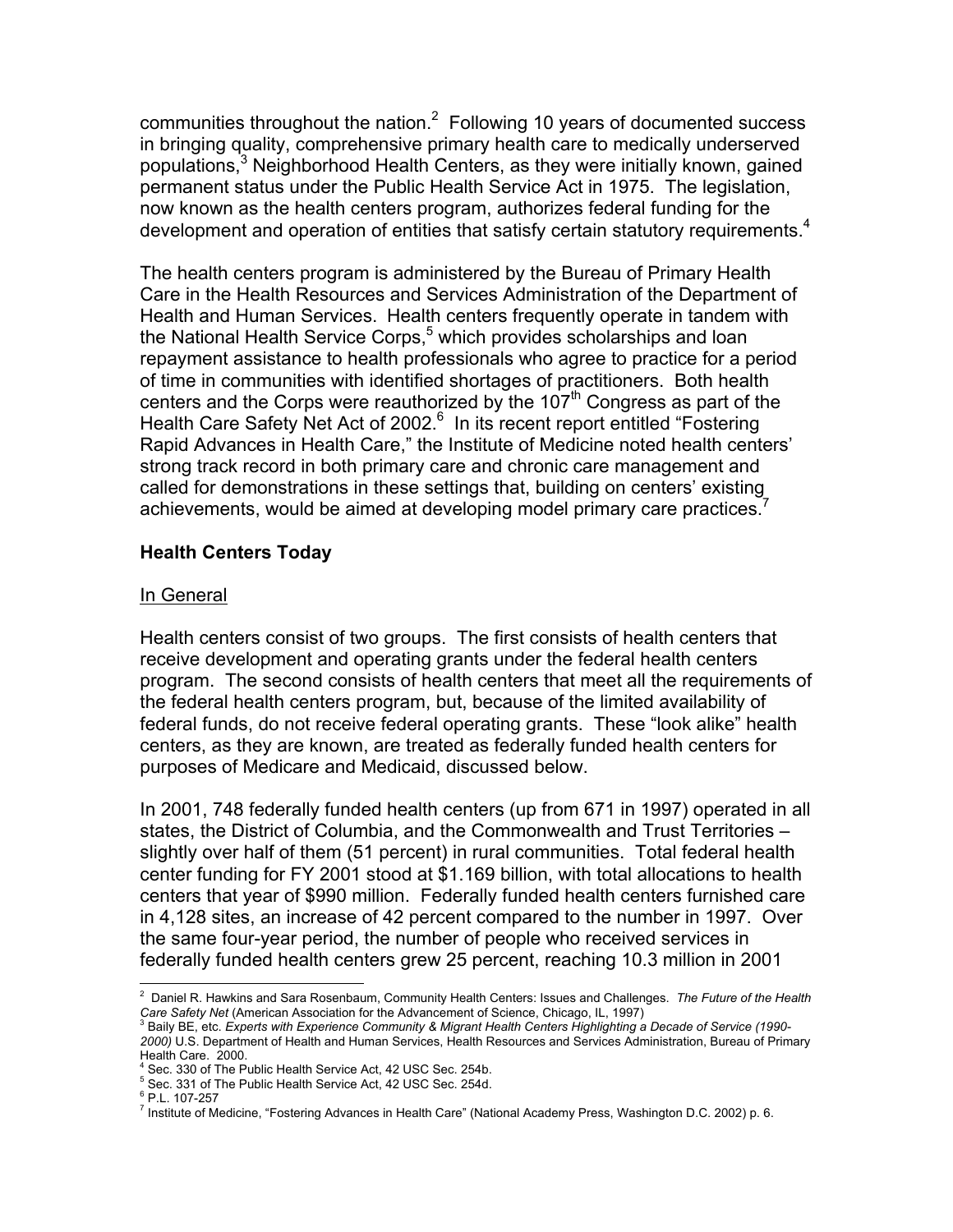(Figure 1). Actually, this figure understates the total patient volume, as health centers' obligation to report UDS information does not commence until an initial operational period has elapsed. Preliminary federal statistics indicate that new grantees in 2001 served an additional 500,000 patients.



Although the Uniform Data System information contained in this report is available only for federally funded health centers, state and local funds supported an additional 97 "look alike" health centers in 2001. In 2001, "look-alike" health centers served more than 900,000 patients. Taken together, then, federally funded health centers and these "look-alikes" served some 11.7 million persons in 2001, making the combined system of health centers the largest unified primary health care program in the United States.

| <b>Estimated Number of Patients Served by Health Centers, 2001</b> |              |
|--------------------------------------------------------------------|--------------|
| <b>Federally funded health centers</b>                             | 10.3 million |
| "New start" federally funded health centers                        | .5 million   |
| "Look-alike" health centers                                        | .9 million   |
| Total                                                              | 11.7 million |

#### Defining Characteristics of Health Centers

The federal health centers statute establishes certain basic criteria that apply to all entities that qualify for federal funding. All health centers: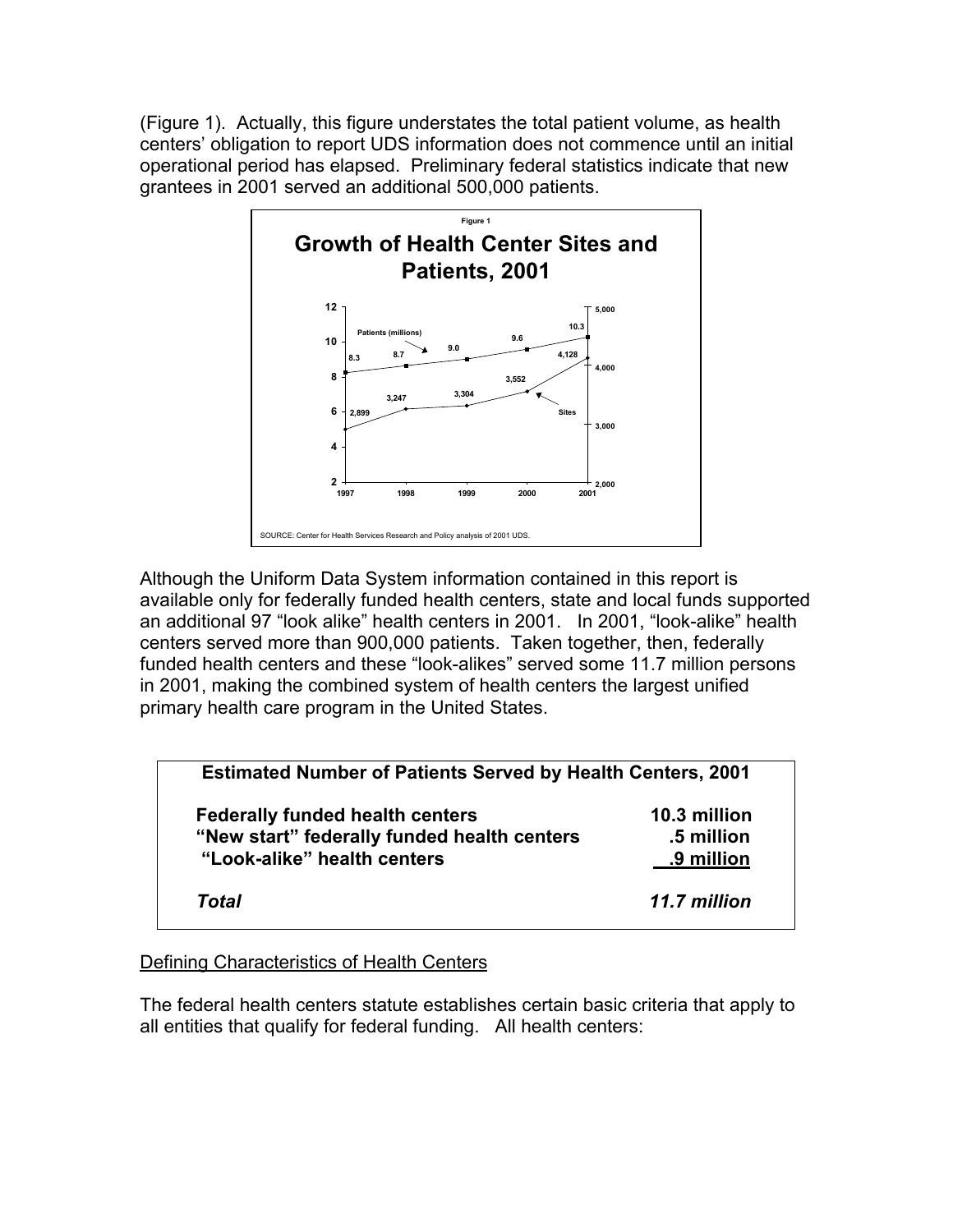- Are located in or serve communities and populations that have been formally designated as "medically underserved," based on elevated poverty and diminished population health indicators;
- Provide comprehensive primary health care, consisting of primary medical care of the type found in a family medicine practice (frequently including dental care too), and services and patient supports needed to facilitate access to care, such as case management, translation, and transportation assistance;
- Serve the entire community and use a fee schedule adjusted for family income, to ensure that low-income patients face only nominal charges for the care they receive; and
- Are governed by a community board, the majority of whose members are patients of the health center.

#### Health Center Patients

No two health centers serve precisely the same patient populations, but patients of federally funded health centers share certain common characteristics. Virtually all are low-income and they are disproportionately members of racial or ethnic minority groups. Most patients are either covered by Medicaid or are uninsured. The demographic composition, health status and insurance coverage of those served by health centers are described below.

*Income*. Health center patients are overwhelmingly lowincome (Figure 2). In 2001, 88 percent of all health center patients whose family income was known at the time of service were at or below 200 percent of the federal poverty level (\$17,650 for a family of four in 2001). The vast majority (67 percent of all patients) had family income at or below the poverty level.<sup>8</sup>



 8 Proctor BD and Dalaker J. "Poverty in the United States: 2001." Census Bureau Current Population Report. September 2002.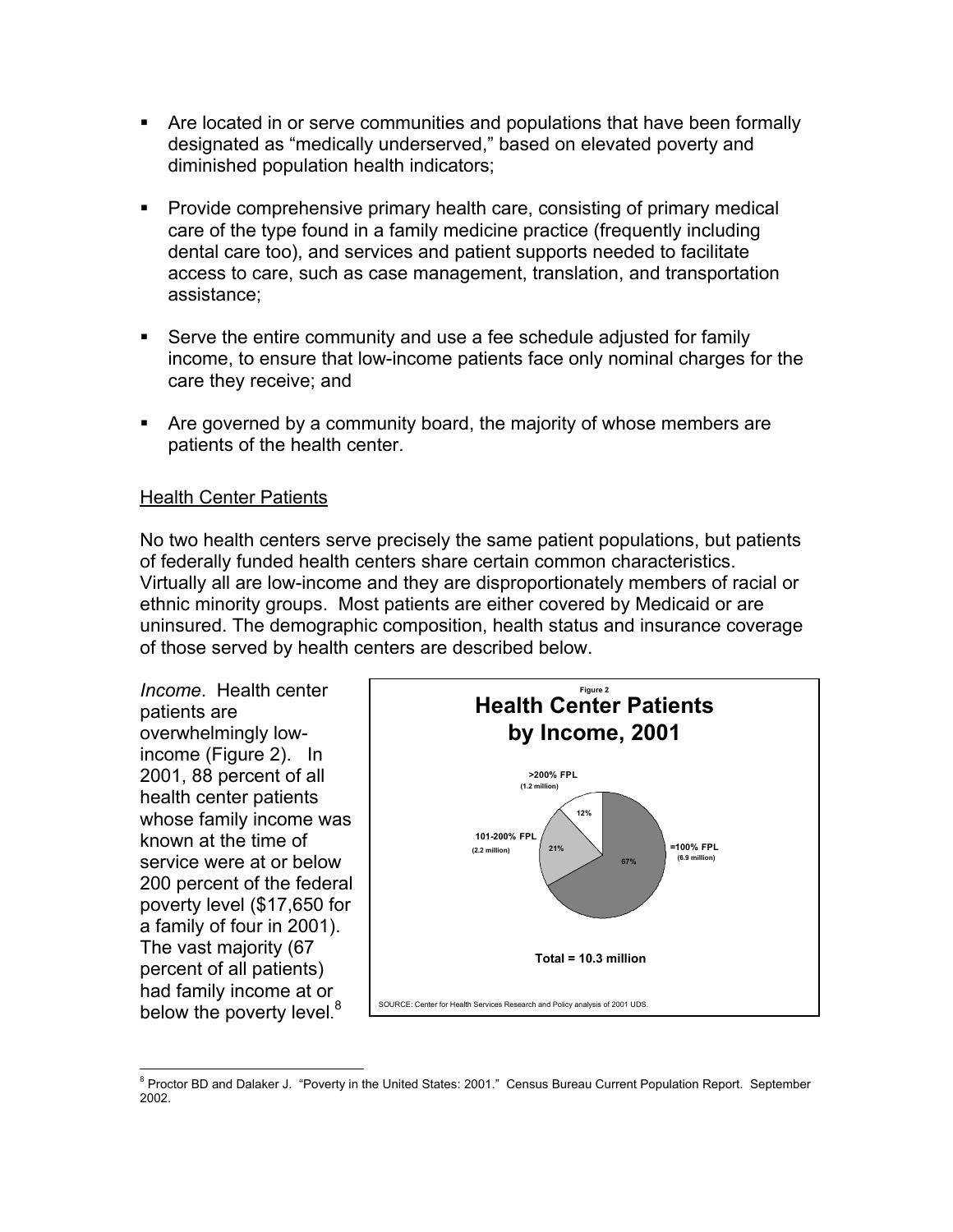*Age*. In 2001, patients of health centers were relatively young on average. Thirty-nine percent of all health center patients were under age 20, 54 percent were working-age adults, and 7 percent were over 65 (Figure 3).



Closer analysis of trends, however, shows important dynamics in the adult health center population. Specifically, the average age of adult health center patients is rising, and the number of elderly patients is growing rapidly. Between 1990 and 2000, the number of elderly patients served by health centers grew by 55 percent (from 440,000 to 683,000), signaling the increasing role that health centers have come to play as a source of health care for the elderly over the last decade. This growth in the number of elderly patients also suggests that health centers may be facing increased service demands associated with the more complex health needs of the elderly.

Figure 4 shows how the age distribution of nonelderly adult patients served by health centers has changed over time. The figure shows a steady decline in the proportion of young working-age adults (age 20-44), from 77 percent of all non-elderly adult patients in 1990 to 67 percent in 2001; the proportion of older working-age adult patients rose

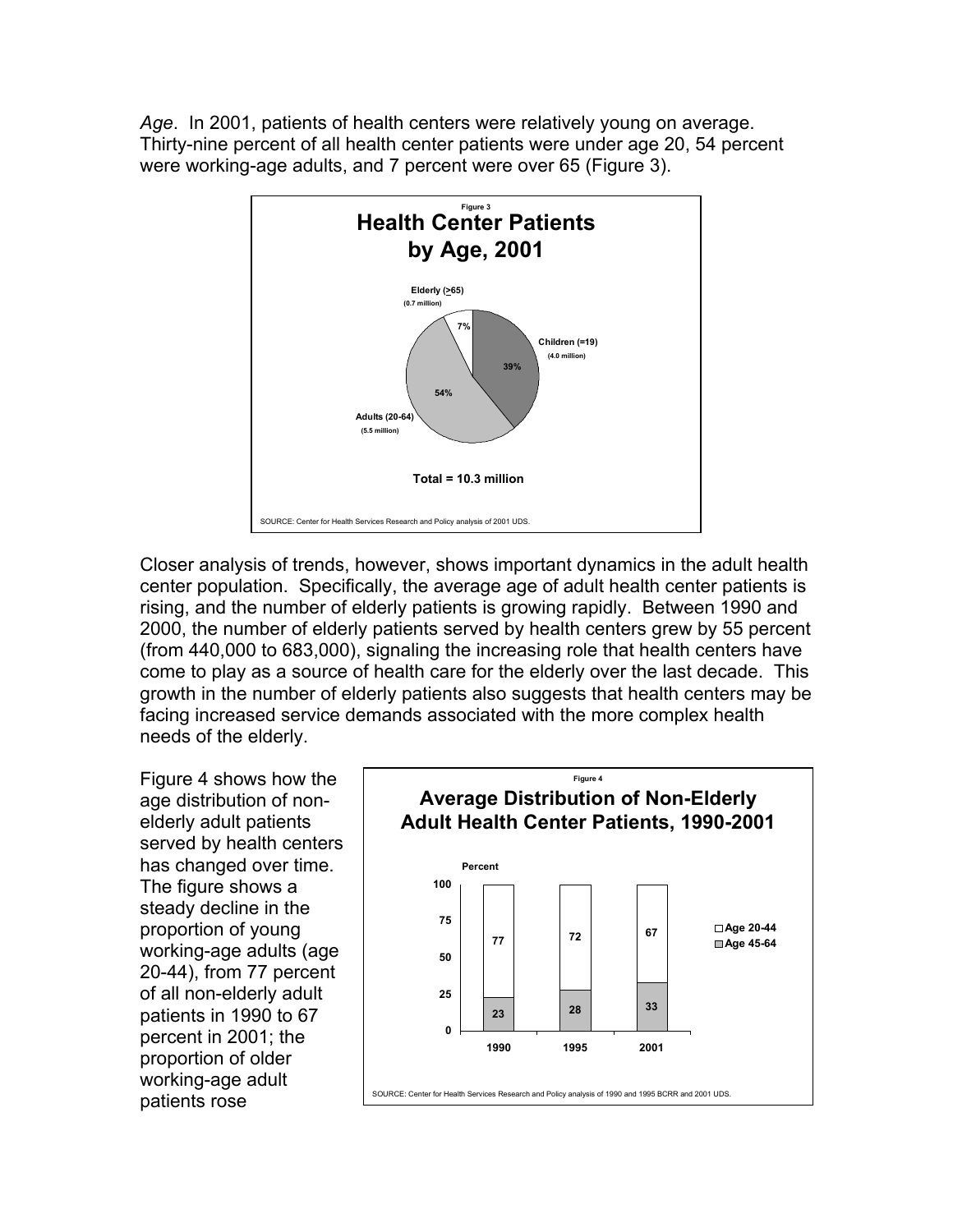correspondingly, from 23 percent to 33 percent. This shift toward older working age adult patients also could be expected to signal a growing need for health services among adult patients.

*Gender, race and ethnicity*. In 2001, 59 percent of all health center patients were female. White patients represent the single largest racial/ethnic group receiving care in health centers (36 percent), but not the majority of all health center patients. On the contrary, in 2001, almost two-thirds (64 percent) of all health

center patients were members of racial or ethnic minority groups. Hispanics, who comprised 35 percent of health center patients – a figure barely less than whites – constituted the largest minority population served (Figure 5). African Americans made up another 25 percent of health center patients. The remaining patients were of Asian descent (3 percent) or Native Americans (1 percent).



*Health insurance status*. Data on the insurance status of health centers' patients underscore the mission of the program, and illuminate health centers' role in serving the uninsured and individuals covered by Medicaid. Figure 6 shows the



distribution of health center patients by insurance status. In 2001, 39 percent of all health center patients were uninsured. Another 35 percent were enrolled in Medicaid, 7 percent received Medicare, 5 percent were privately insured, and 4 percent had other public insurance. Assuming the distribution was similar in new health centers and "look-alike" FQHCs,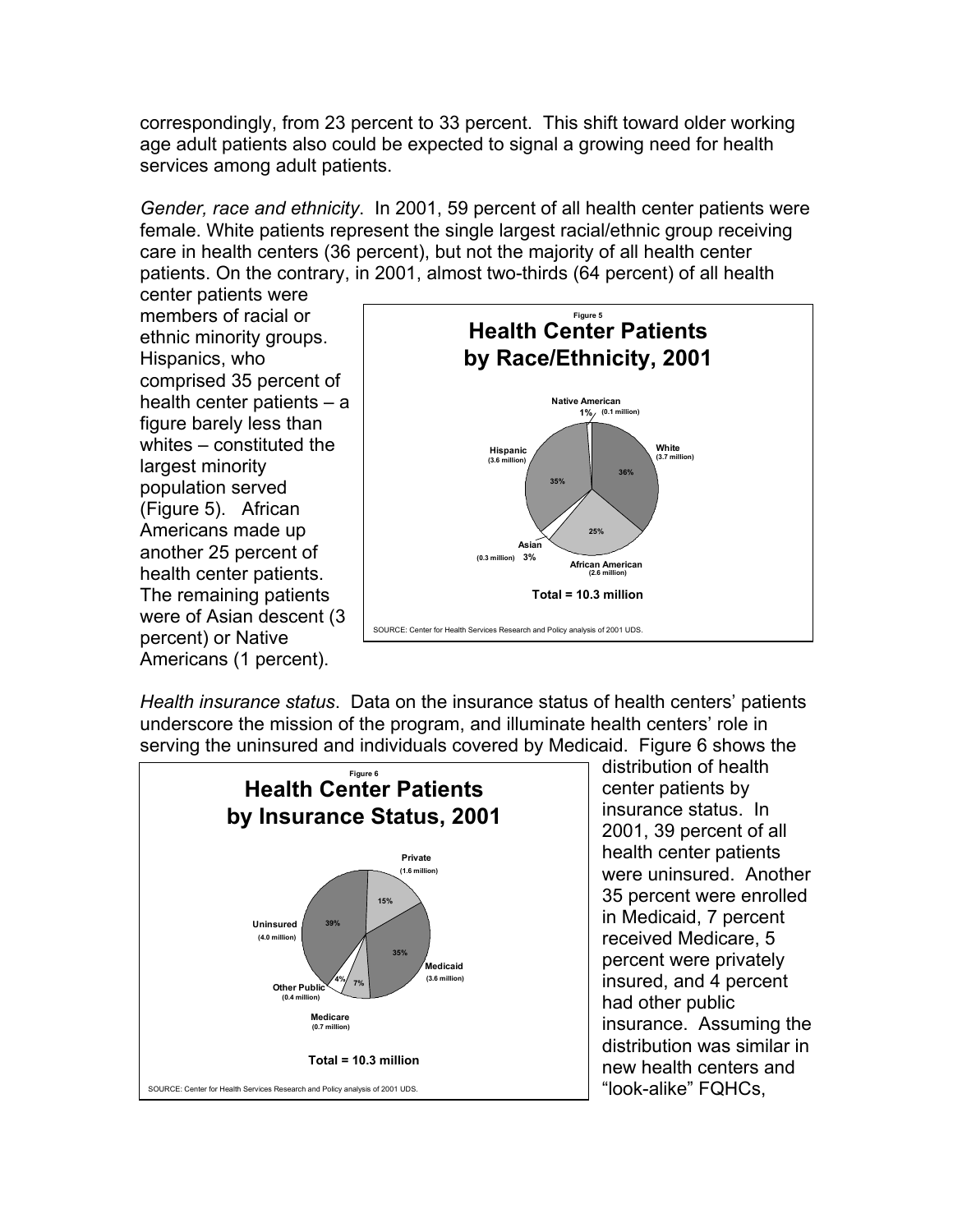some 4.1 million of the total 11.7 million health center patients in 2001 were Medicaid beneficiaries.

While more than one-third of all health center patients are Medicaid beneficiaries, Medicaid is an even bigger factor among children: of the 4 million children who were patients in 2001, nearly half were enrolled in Medicaid (Figure 7). SCHIP's



role in health centers was very small; only 2 percent of all pediatric health center patients were enrolled in SCHIP. The minimal involvement of SCHIP reflects the depth of poverty among the children health centers serve – recall that, in 2001, two-thirds of all health center patients were at or below the federal poverty level – and the greater likelihood of Medicaid eligibility for that reason.

Although the proportion of health center children covered by Medicaid and SCHIP is smaller than might be expected given the prevalence of low income, the combined impact of recent Medicaid and SCHIP expansions has been significant. In 1998, of the 3.4 million children who were health center patients, 36 percent were uninsured and 46 percent were insured through Medicaid or

SCHIP<sup>9</sup> (Figure 8). By 2001, the number of children receiving services in health centers had grown by more than 15 percent. At the same time, the proportion who were uninsured had dropped to 30 percent, and the proportion with Medicaid or SCHIP coverage had risen to 54 percent. These figures suggest that some 200,000 children seen by health



9 Since 1998, the UDS included insurance data by children (under 20 years) and adult (20 and over) age groups.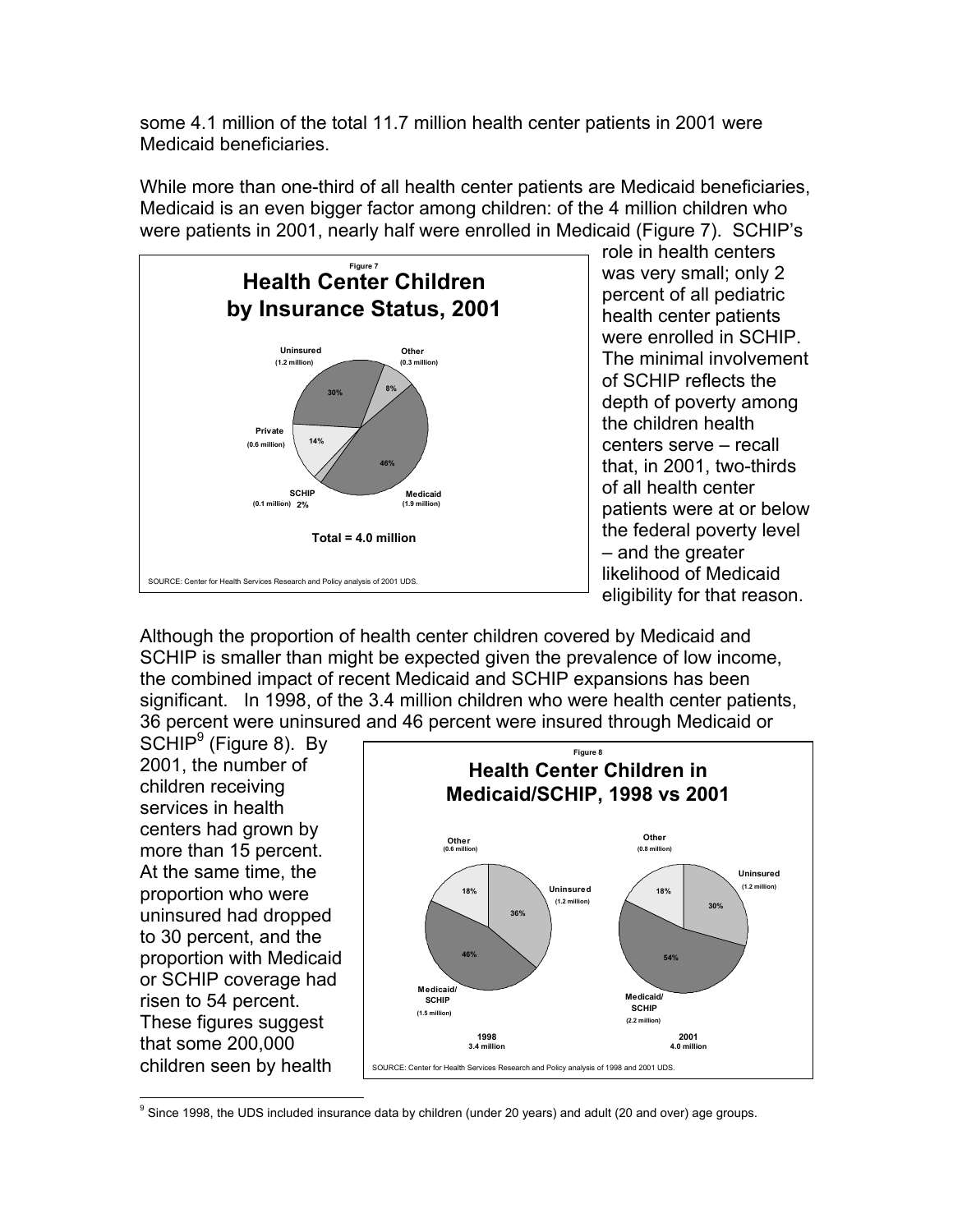centers in 2001 who would otherwise have been uninsured had health insurance, due in large part to Medicaid and SCHIP expansions.

It is worth noting that, of the 1.2 million uninsured children served by health centers in 2001, a high proportion could be expected to be eligible for Medicaid or SCHIP.Research suggests that a key reason for non-enrollment of Medicaideligible individuals is the absence of active outstationed enrollment at health center sites – despite a provision of federal Medicaid law that requires such outstations in all federally qualified health centers (FQHCs) and disproportionate share hospitals.<sup>10</sup>

*Health status*. When UDS data are compared to health status data for the general population, there is evidence of worse health status among health center patients, particularly on selected key measures. A special analysis conducted by the government, that compared health status data from UDS and the National Ambulatory Medical Care Survey, shows that health center patients are more likely to experience hypertension and diabetes (Figure 9). These results suggest greater health care needs among health center patients, and associated higher health care costs.



#### Services Furnished by Health Centers

Health centers are best known for the comprehensive primary care services they furnish, but have also gained widespread recognition, as outlined by the recent IOM report, for their ability to manage chronic disease. The following details help to illustrate the scope, volume, and reach of the care health centers provide.

  $10$  Nolan L, Harvey J, Jones K, Vaquerano L, and Zuvekas A. "The Impact of the State Children's Health Insurance Program (SCHIP) on Community Health Centers." The George Washington University Center for Health Services Research and Policy. June, 2002.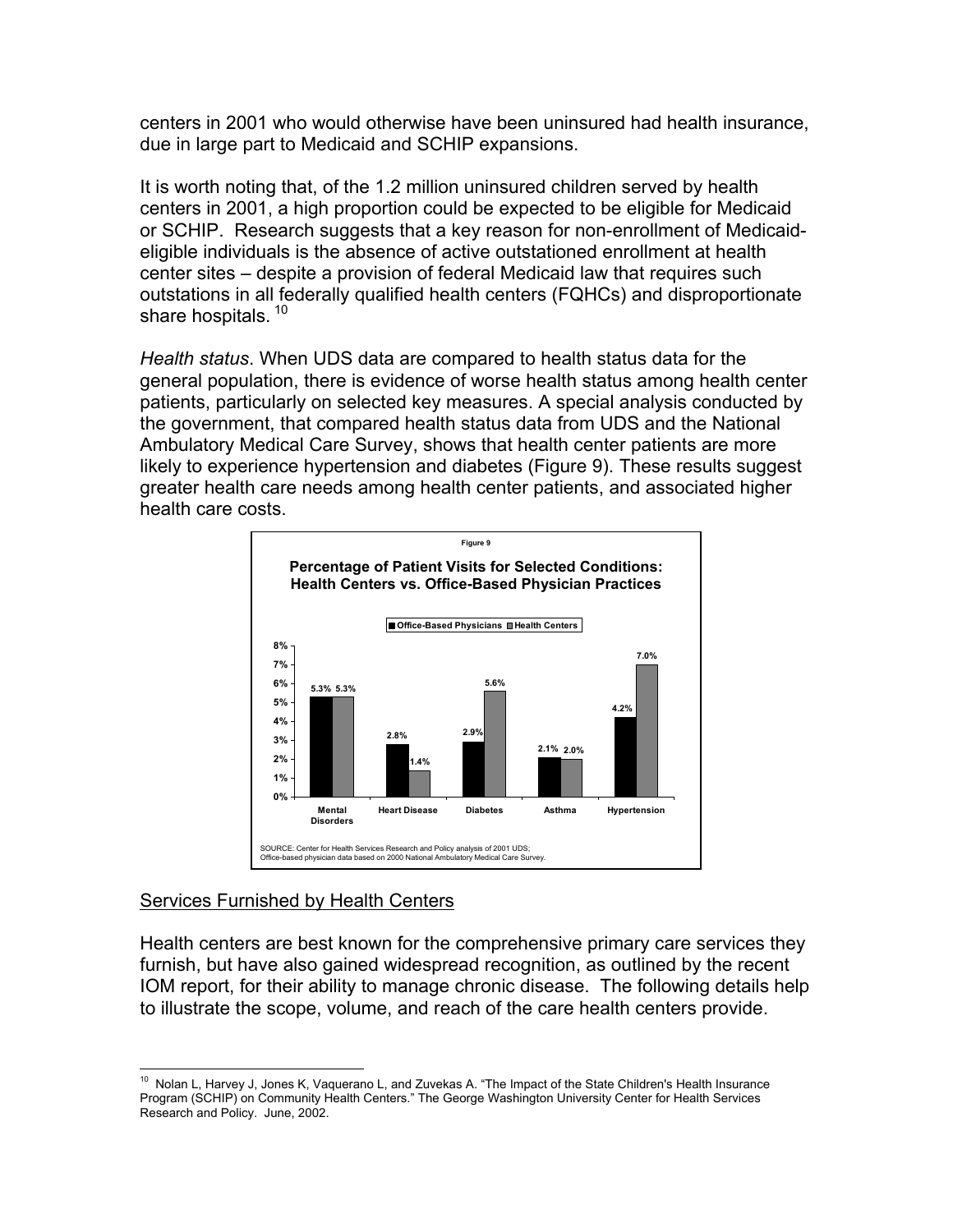- Health centers reported a total of 31.1 million medical encounters (3.4 per patient served) and 3.2 million dental encounters in 2001 (2.3 per patient served), making them a principal source of primary medical care for lowincome, medically underserved families, and frequently the *only* source of dental care.
- Health centers provide extensive women's health services. In 2001, health centers served over 324,000 pregnant women, accounting for approximately one in every 10 pregnancies among low-income women that year.<sup>11</sup> In addition, in the same year, health centers furnished 169,000 mammograms and over 1.1 million pap smears, making them one of the most important sources of preventive health care for breast and cervical cancer among lowincome women.
- Since 1998, over 240 health centers have participated in disease management collaboratives in the areas of diabetes, asthma and depression in order to improve the management of these chronic diseases.
- In 2001, health centers provided transportation to health center sites to 1.1 million persons, and furnished translation services for approximately 2.9 million patients (comprising one-third of total health center patients) whose primary language was not English.
- In many areas, health centers may be the sole providers of mental health and substance abuse services. Health centers reported over 2 million encounters with 630,000 patients who had substance abuse problems or other mental disorders. Mental health and addictive disorders are now among the most common health problems reported by health centers.

# Health Centers and Medicaid Managed Care

Health centers participate actively in Medicaid managed care, and Medicaid managed care is a dominant component of health centers' overall managed care activity. In 2001, 63 percent of health centers reported providing services to patients enrolled in publicly or privately sponsored managed care plans (Figure 10), and 79 percent of all health center



 $\overline{a}$ <sup>11</sup> Based on 2000 UDS estimates. As of 2001, the UDS does not collect data on the number of women known to be pregnant.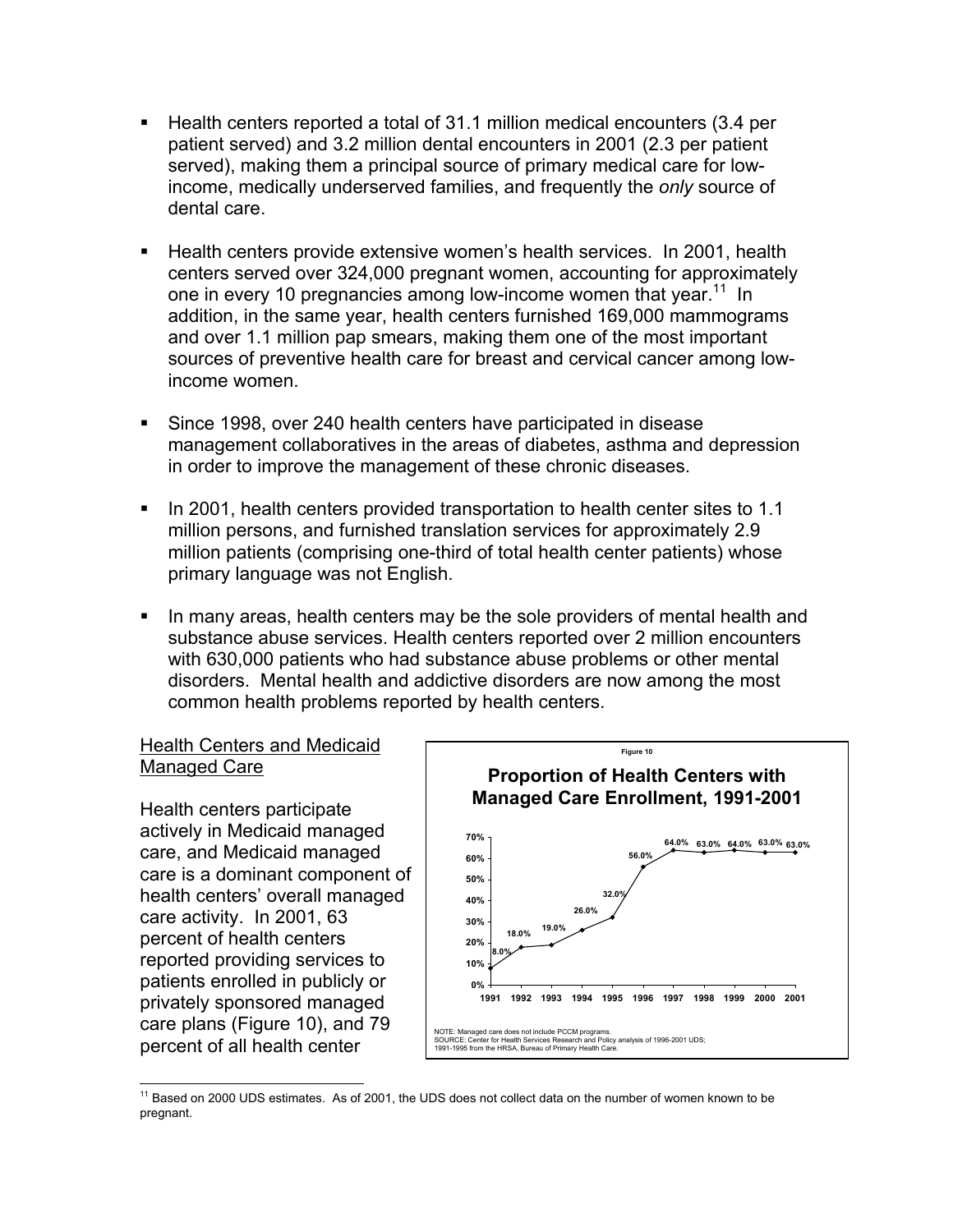patients in managed care were insured by Medicaid (Figure 11). Over half the 3.6 million Medicaid patients seen by health centers were enrolled in some form of managed care.



Between 1997 and 2001, the number Medicaid enrollees who were members of risk based Medicaid managed care plans grew by 26 percent. That year, approximately one of every 12 Medicaid managed care enrollees received services from a health center, a fact that reveals the importance of health center services to managed care operations in most states.<sup>12</sup>

In 2001, the vast majority of health centers' Medicaid managed care patients were enrolled in capitated managed care organizations (83 percent), rather than PCCM arrangements (17 percent). However, states' increasing use of PCCM in recent years has led to an increase in the proportion of health center managed care patients who are enrolled in a PCCM arrangement (Figure 12).



 <sup>12</sup> http://cms.hhs.gov/medicaid/managedcare/mmcpr01.pdf.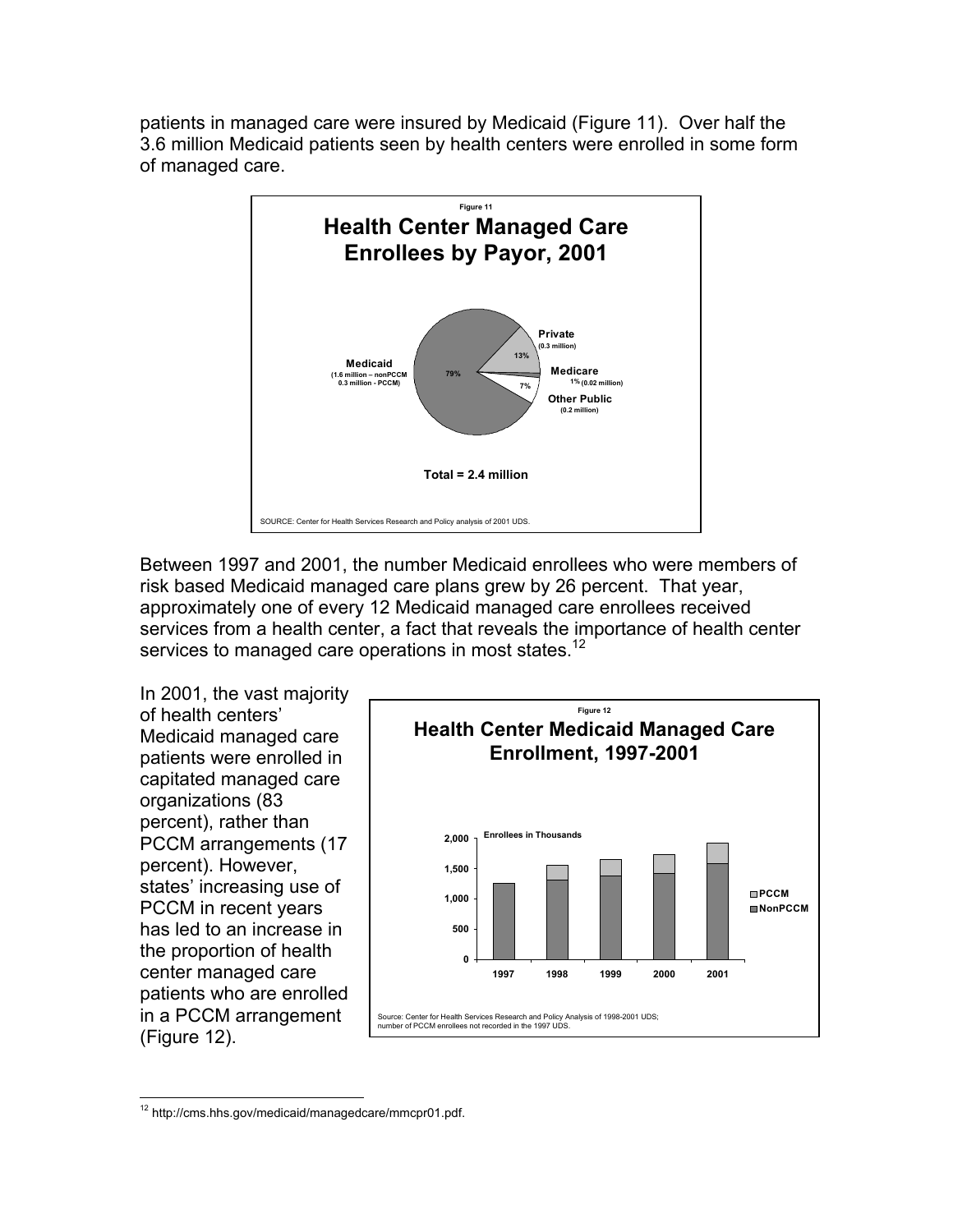#### Patient Trends: Growing Medicaid and Uninsured Populations

Between 1997 and 2001, as the number of health centers grew, the volume of Medicaid and uninsured patients served by health centers also grew dramatically.

*Health centers and the uninsured*. Between 1990 and 2001, the number of uninsured Americans grew by 19 percent, from 34.7 million to 41.2 million. Over the same period, the number of uninsured persons served by health centers grew by 82 percent, from 2.2 million to 4 million (Figure13). In 1990 health centers served 1 out of every 16 uninsured persons in the U.S.; by 2001 that



figure had grown to 1 in 10. This growth suggests increasing concentration of the uninsured in health centers – perhaps reflecting both the measurable decline in access to private physician services among uninsured patients $^{13}$  as well as patients' perception of health centers as responsive and accessible providers.

*Health centers and the Medicaid population*. Between 1980 and 2001, the number of Medicaid patients served by health centers nearly tripled, from 1.3 million to 3.6 million persons (Figure 14), compared to 50 percent growth in total Medicaid enrollment in this period. Although growth in the number of Medicaid patients served by health centers tracks the growth of Medicaid



 $\overline{a}$ <sup>13</sup> Cunningham PJ. "Mounting Pressures: Physicians Serving Medicaid Patients and the Uninsured, 1997-2001." Center for Studying Health System Change, Washington D.C. 2002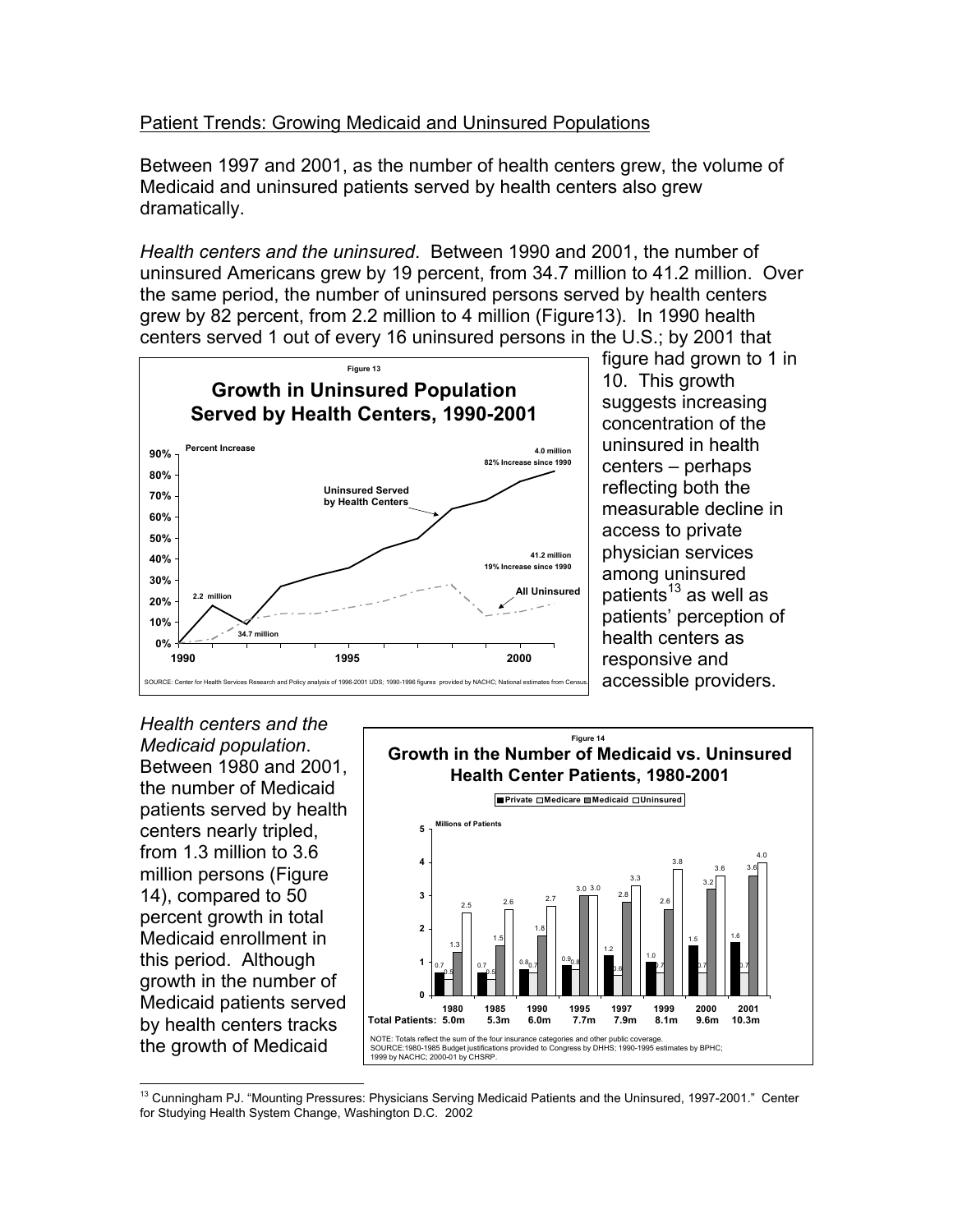generally, over the past decade, growth in Medicaid patients served by health centers has been greater than the growth in the overall Medicaid population. Additionally, between 1997 and 2001, as Medicaid enrollment rebounded after a significant drop following welfare reform, the number of health center Medicaid patients also grew after an initial decline, surging by 800,000.

# **Part 2: Health Center Financing: Medicaid's Role in the Support and Expansion of Health Centers**

Federally funded health centers are financed through a combination of federal grants from the Bureau of Primary Health Care, funds from state and local governments, public and private insurance payments, and patient fees. They receive start-up and operating funds through federal discretionary appropriations as well. Figure 15 shows that, in 2001, federally funded health centers' total operating revenues stood at \$4.42 billion. Although, in the past, federal grants were the largest source of support for health centers, in 2001, they comprised just 25 percent of the total**.** The largest single source of health center financing was the Medicaid program, which contributed over one-third (34%) of total operating revenues. State and local funding accounted for another 11%, and payments from Medicare, private insurance and self-pay patients each amounted to 6% of centers' total revenues. The remaining 12% came from other sources such as gifts, grants, and other types of payments.



*Federal discretionary funds*. In 2001, total federal discretionary funding for health centers was enough to yield just \$279 for each uninsured patient served by a health center that year. Assuming that the 4 million uninsured patients served by health centers obtained all their care in these sites, this per capita amount might have been sufficient to cover the costs of the most basic care, but not to meet the needs for specialty and inpatient care. To understand how modest health center's per capita grant payments for the uninsured are in relation to need,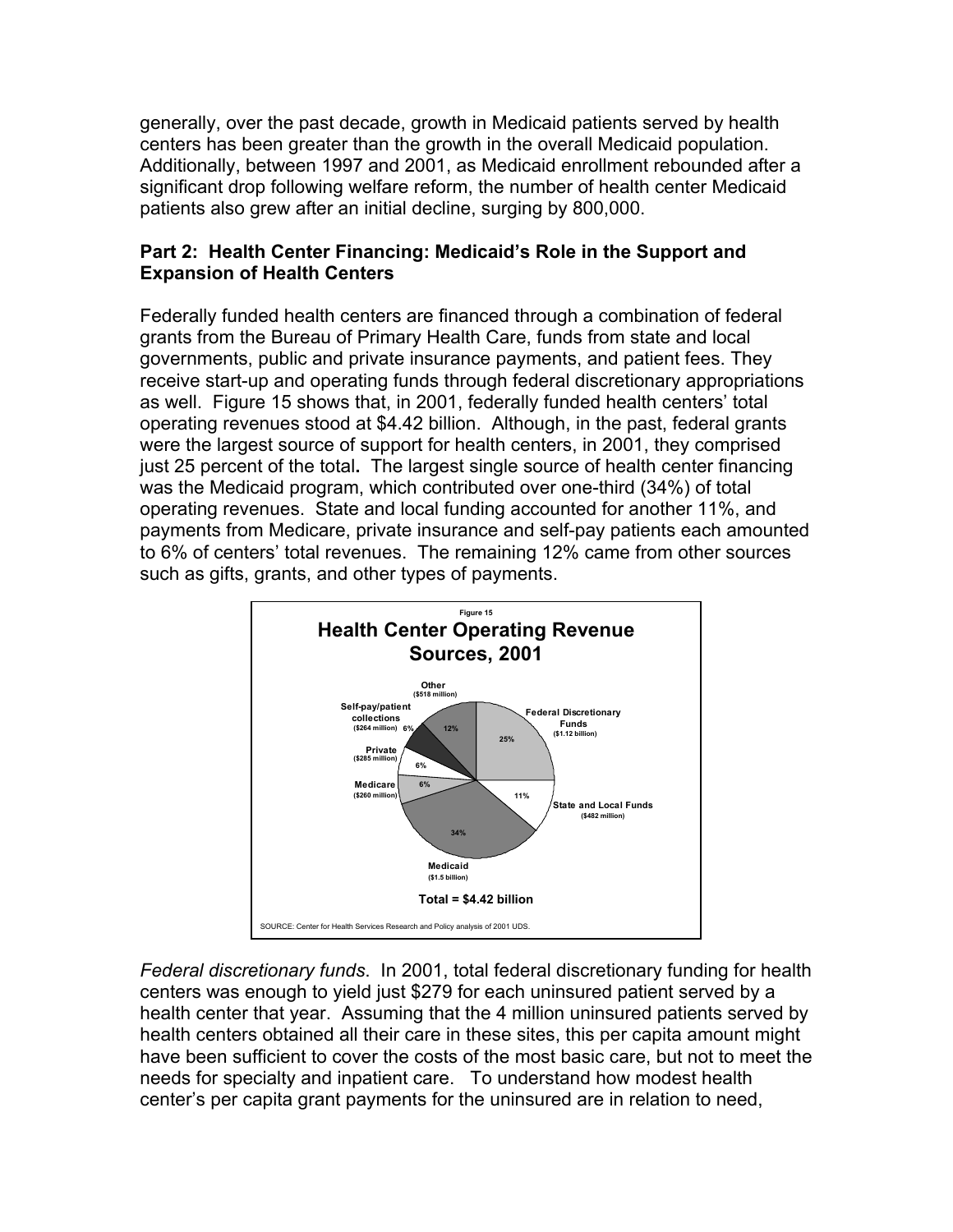compare this \$279 figure with the \$4,370 average per capita expenditure on personal health care in 2001.14 Thus, on a per capita basis, grants to health centers for uninsured patients covered only 6 percent of per capita health care expenditures that year.

Furthermore, not all federal appropriations for health centers are available to defray the costs related to providing services to current patients at current levels. A substantial share of the discretionary funds appropriated annually by Congress is needed to establish new health centers and/or to expand existing grantees' service areas. These funds are also needed to expand critical services such as dental care, mental health services, and prescription drugs, and to invest in activities such as participation in disease collaboratives, designed to improve the quality of health center care. Clearly, these competing needs for operating support and funds to expand into new communities or broaden available services place immense pressures on annual federal health center appropriations, which comprise only one-quarter of total health center operating funds.

In light of the large proportion of health center patients who are uninsured (39% in 2001), revenue shortfalls associated with caring for uninsured and underinsured low income patients present increasing challenges to health centers' ability to sustain their current operating levels. The significant decline in the number of private physicians who report that they treat uninsured patients<sup>15</sup> further intensifies the pressure on health centers to act as a safety net.

*Health insurance*. As Figure 16 displays, health insurance is a critical source of financing for health centers. Together, payments from Medicaid, Medicare, and private insurance made up 46% of centers' total operating revenues in 2001. Of these three payers, Medicaid played the largest role by far, accounting for nearly three-quarters of all health center revenues generated by insurance payments.



<sup>&</sup>lt;sup>14</sup> 2001 per-capita personal health care expenditures calculated from Levit et al., "Trends in U.S. Health Care Spending, 2001", *Health Affairs*, 22(1), Exhibit 1, p. 155, January/February 2003.<br><sup>15</sup> Cunningham PJ. "Mounting Pressures: Physicians Serving Medicaid Patients and the Uninsured, 1997-2001." Center

for Studying Health System Change, Washington D.C. 2002.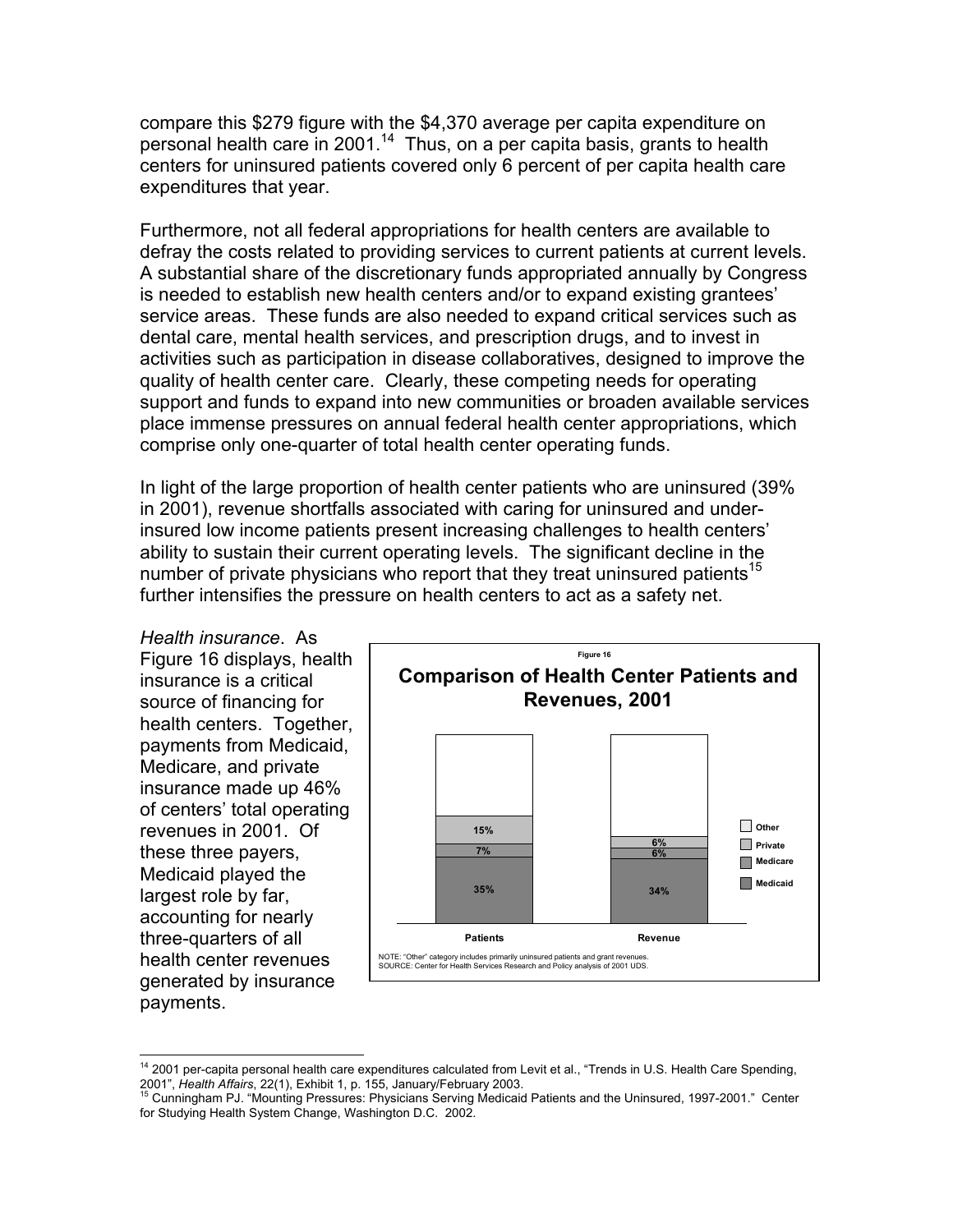Figure 17 shows the distribution, by payer source, of health center patients and revenues in 1985 and 2001. Important shifts in the profile of health center patients and financing emerge from comparisons between the two years. The share of health center patients who were covered by Medicaid increased by onequarter, to reach 35% in 2001; the proportion of health centers' operating revenues attributable to Medicaid more than doubled between the two years, from 15% to 34%. At the same time, the share of health center patients who were uninsured dropped by one-fifth (from 49% to 39%), and the portion of health centers' revenues attributable to federal grants – the principal source of payment on behalf of uninsured patients – fell by one-half, from 51% to 25%. This gap between the proportion of patients who are uninsured and the proportion of revenues that come from grants to support their care underscores the importance of adequate financing through public and private health insurance, which would ensure that grant funds for care of the uninsured are not used instead to defray the cost of serving insured patients.



In this regard, the private health insurance data presented in Figure 17 are notable. Figure 17 shows that in 2001, privately insured patients accounted for 15% of all patients but only 6% of their total operating revenues. This gap between patients and revenues might be attributable, in part, to the better health status and lower utilization of privately insured patients as well as less frequent use of health centers by this population. But key structural differences between Medicaid and private health insurance suggest a more compelling explanation. Whereas Medicaid offers comprehensive benefits, nominal or no cost-sharing and payment rates tied to health centers' operating costs, private health insurance—especially in the case of policies that are available and affordable for low-income persons—frequently offers more limited benefits, significant deductibles and coinsurance and steeply discounted provider payment rates. To the extent that the structure of private health insurance itself results in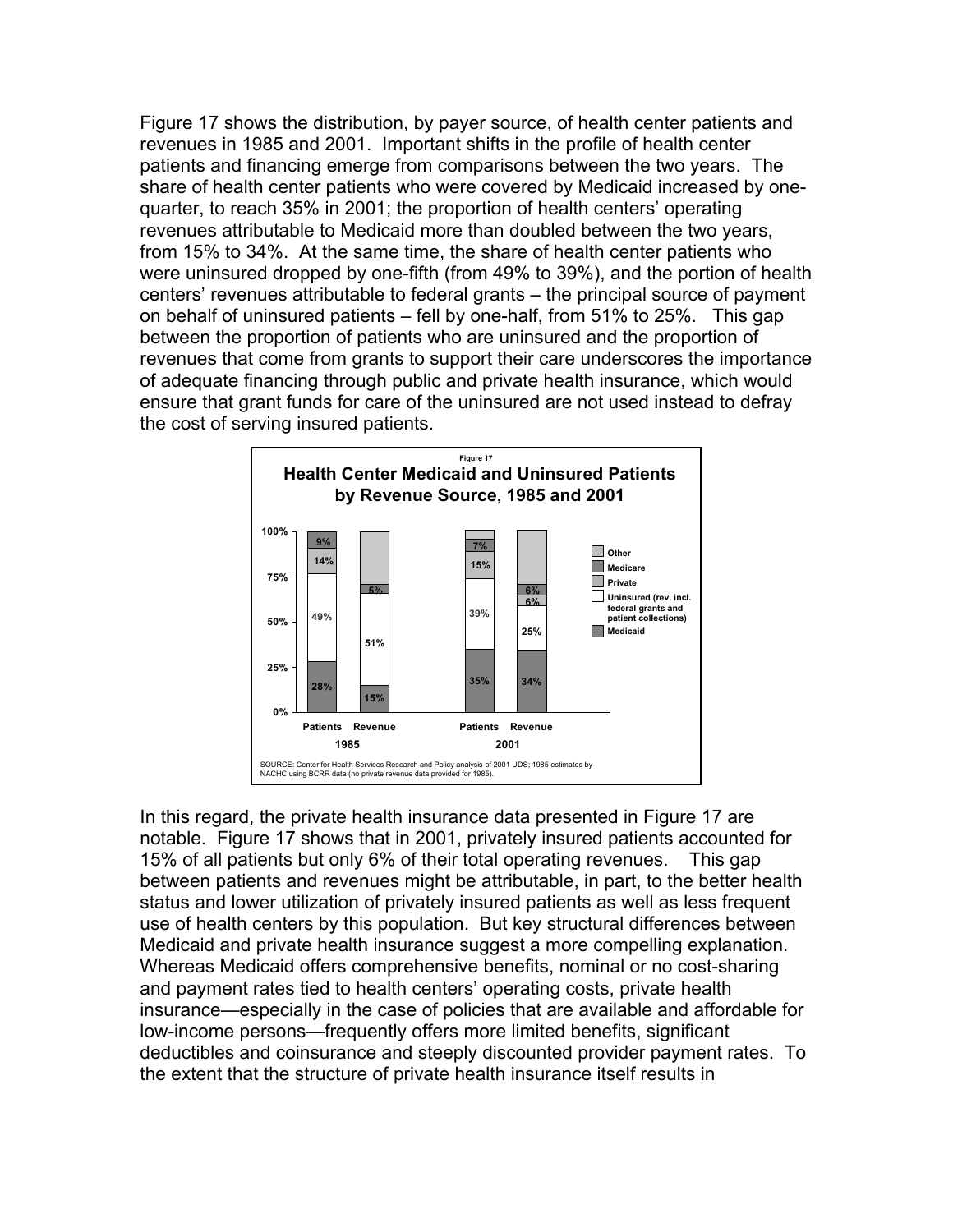underpayment, further strain is placed on federal health center grant payments for support of the uninsured.

*Medicaid's financing role.* In 2001, Medicaid was the single largest beneficiary of health center services, as well as health centers' single largest source of financing. This fact crystallizes the fundamental interrelationship between Medicaid and health centers and suggests, by extension, that dynamics in one domain are bound to have important impacts in the other.

Numerous factors may underlie the observed growth in the Medicaid proportion of health center patients and revenues, including:

- *Medicaid eligibility expansions.* Between 1985 and 2001, legislation mandated important expansions in Medicaid eligibility, and many states undertook additional expansions using optional and demonstration authorities. The effect of these expansions, together with demographic shifts and changes in the economy, was a more than doubling of Medicaid enrollment, from roughly 22 million in 1985 to about 45 million in 2001.
- *Broad Medicaid benefit package.* Also in this period, the Congress passed "Federally Qualified Health Center" legislation that mandated Medicaid coverage of health center services (as well as payment on a cost-related basis). Coverage became particularly comprehensive for children following the broadening of Early and Periodic Screening, Diagnosis and Treatment (EPSDT) benefits in Medicaid. EPSDT encompasses comprehensive health assessments, CDC-recommended immunizations, vision, dental, and hearing care, and case management services for those with chronic conditions – all services that a health center might furnish. Furthermore, Medicaid routinely pays for health center services provided "off-site" (e.g., in schools, mobile vans, public housing satellite clinics, homeless shelters). In contrast, even generous levels of private health insurance tend to be more limited in their coverage of services for children with chronic developmental conditions and typically pay only for services provided at a health center's main site, and may exclude from coverage services provided by non-physicians, such as nutritionists and translators.
- *Medicaid payment rates and arrangements.* As mentioned above, Medicaid payments to health centers are governed by reasonable cost principles. Private insurance, on the other hand, may pay deeply discounted rates and involve more complex and time-consuming claims payment procedures. Also, unlike Medicaid, private insurance requires increasingly high deductibles and co-payments, which could have the dual effect of suppressing utilization among low-income privately insured patients, and reducing health center revenues from private insurance, if unpaid cost-sharing amounts are borne as bad debt by the institutions.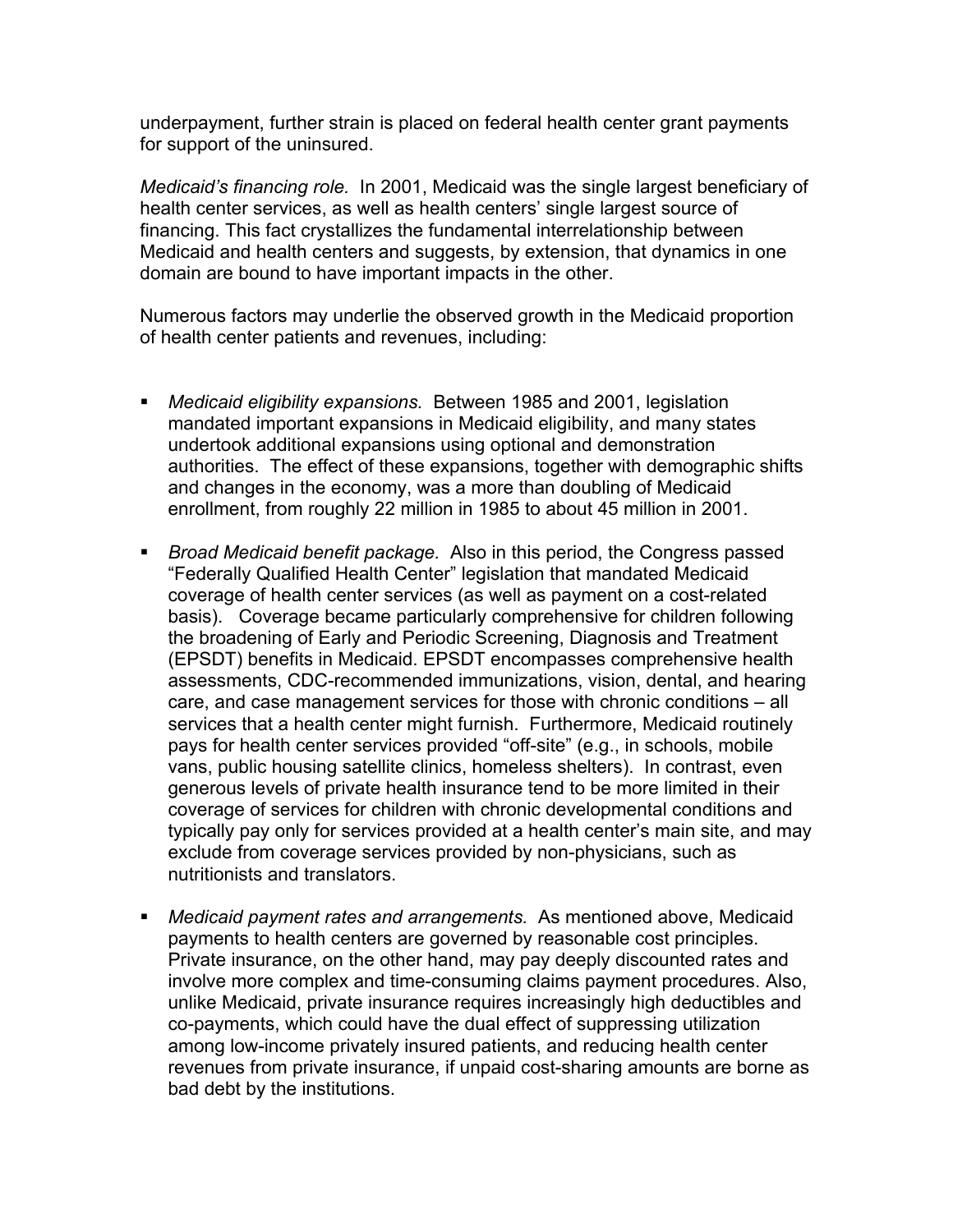Taken together, these changes in Medicaid had a significant impact on health centers, which in turn have become a mainstay of the delivery system on which Medicaid beneficiaries depend. Just how significant Medicaid is to health centers in comparison to private primary care physicians can be seen in Figure 18, which compares the insurance coverage status of patients seen in these two settings. Whereas Medicaid covers only 9% of all physician office visits, it covers 35% of all health center patients.



To shed more light on the broader context in which Medicaid provides key financing to health centers, we identify below aspects of states' Medicaid programs and other factors that affect the amount of Medicaid revenue that health centers receive. The state-to-state variation in the Medicaid proportion of patients served by health centers (Figure 19) likewise reflects the contribution of

the factors we highlight here.

 *Medicaid income eligibility standards*. Working-age adults and their children are the predominant users of health centers. Thus, states' Medicaid income eligibility criteria for children and families, which determine the size of the population eligible for the program, have an important

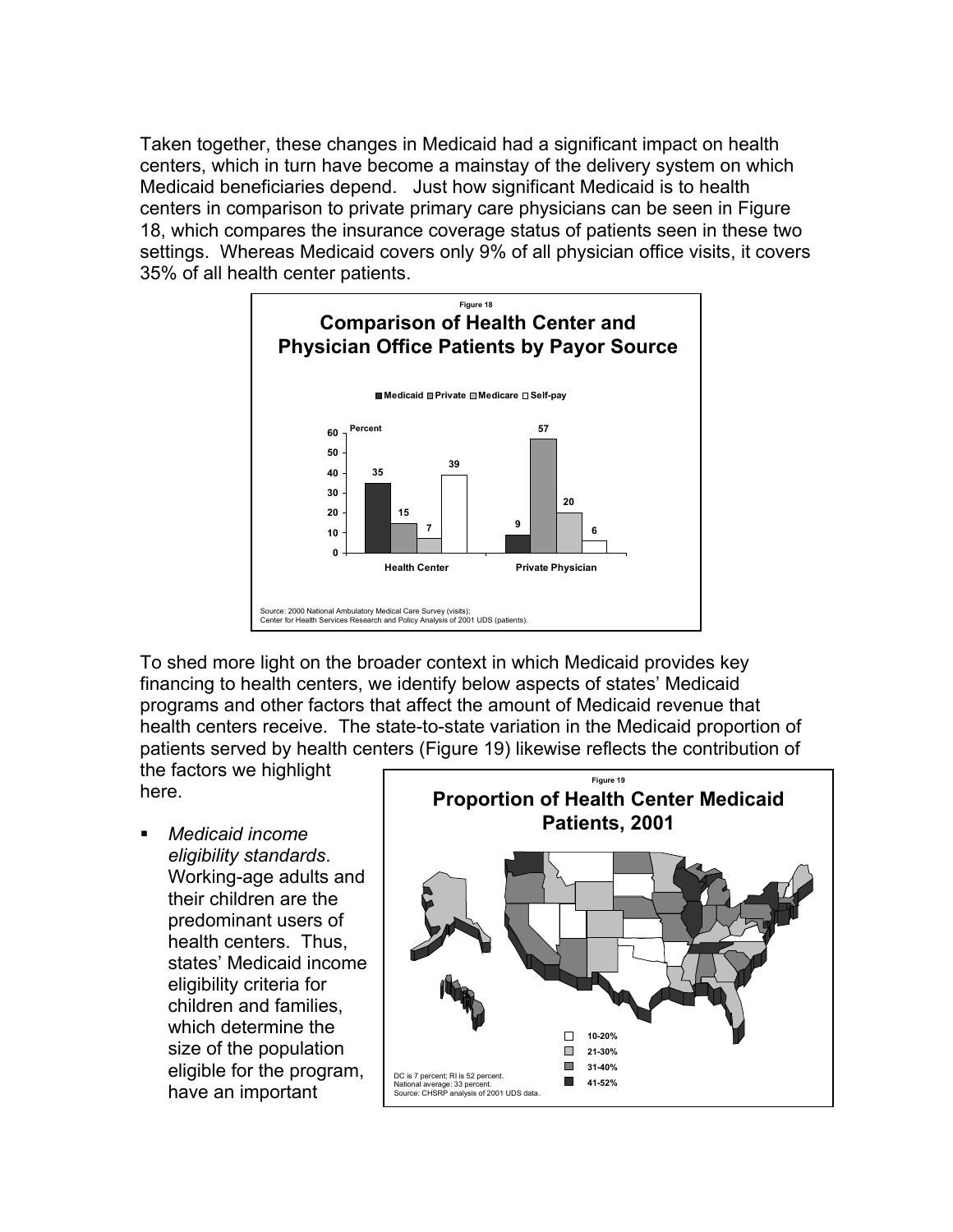impact on the role Medicaid plays as a source of financing for health centers. Figure 20 shows state Medicaid eligibility standards for families with children.



- *Medicaid eligibility and participation.* The prevalence of certain subpopulations among whom Medicaid eligibility and enrollment have historically been limited (e.g., homeless people, persons who are not citizens or permanent residents, and migrant and seasonal workers) is likely to depress Medicaid revenues relative to other revenue sources.
- *Provider supply issues.* The impact of physician supply and office-based physician participation in Medicaid may affect the extent to which Medicaid beneficiaries obtain care from health centers.
- *Medicaid reasonable cost payment*. Although federal law requires that Medicaid payments to health centers be related to their costs, states have important discretion regarding the methods they use to determine costs. For example, a state may set upper limits on the costs it will allow for certain items, such as professional clinical and administrative services and staffing, rent, or overhead. States also have discretion to determine whether they will recognize costs related to capital expenditures (e.g., space and equipment) for expansion or initial establishment of new service locations.
- *Outreach and enrollment efforts*. The presence in health centers of outstationed eligibility workers who actively help enroll patients in Medicaid can increase the role that Medicaid financing plays.
- *Health centers' scope of services*. Health centers that offer a broader scope of Medicaid-covered services on-site – in particular, dental care, pharmacy, and mental health benefits – can be expected to bring in more Medicaid revenue. The data shown in Figure 21 support this association.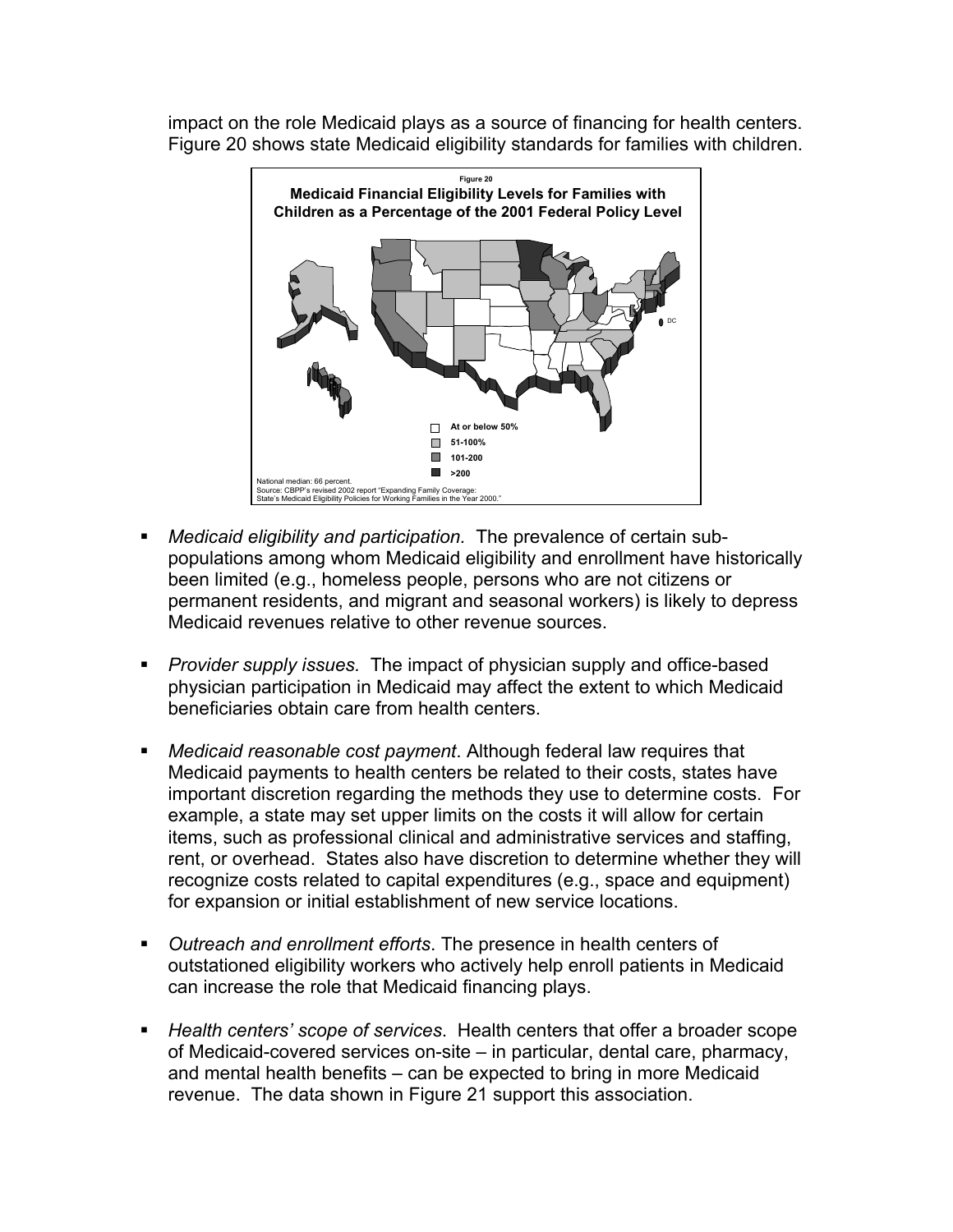

State by state differences in the factors described above lead to considerable state variation in average Medicaid revenue per Medicaid patient received by health centers (Figure 22). In 2001, Medicaid revenues per capita ranged from \$175-\$300 in Arkansas and Louisiana, to \$600-\$800 in the states of Washington, Oregon, and Maryland.



# **Part 3: Health Centers, Medicaid, and the Implications of Current Trends and Reform Proposals**

This paper on health centers illuminates issues vital to the debate concerning the organization and financing of health care for low-income and uninsured populations in the U.S. These issues stem from the fact that we ask health centers to respond to a set of critical challenges, ranging from furnishing basic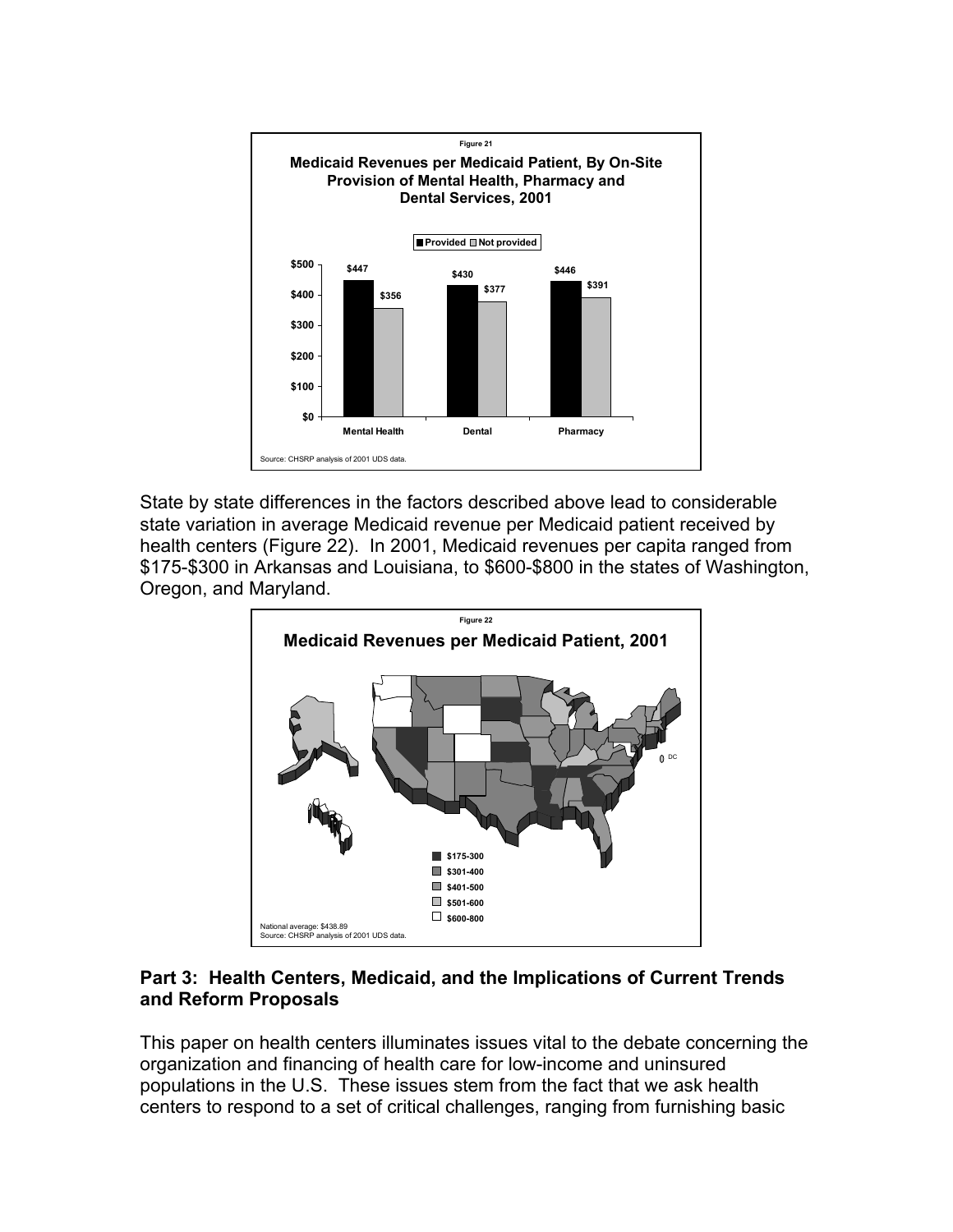care to meet the diverse needs of the uninsured, to providing a medical home and managing primary and specialized services for millions of low-income publicly insured patients. Meeting these challenges requires that health centers have operating revenues sufficient to maintain their capacity; expansion of existing sites, investment in new health centers, and sustainable funding for the additional capacity created are likewise essential.

Yet, it seems clear that, despite the growing numbers of people without health insurance and the rising costs of health care, federal discretionary funds to finance care for the uninsured will continue to play only a modest role overall in the support of the health centers program. To ensure that the limited federal discretionary funds are available for expansions, new starts, and maintenance of established service sites, health centers therefore must seek maximum resources from other payers to preserve access to care for their overwhelmingly low-income and uninsured patients. As documented here, it is Medicaid that has become the single most important source of financial support for health centers.

Corresponding to the significance of Medicaid financing for health centers is the significance of health centers as a source of access to care for those covered by Medicaid. In 2001, 4.1 million health center patients<sup>16</sup> – over one-third of the 11.7 million persons who received care in these sites – were insured by Medicaid. Health centers furnished care to approximately 1 of every 12 noninstitutionalized Medicaid enrollees that year<sup>17</sup> and they are the regular source of care for many Medicaid beneficiaries. The high quality, comprehensive primary care health centers provide – regardless of patients' insurance status – has been well documented.

Recognizing the key role of health centers in the fabric of the health care safety net, the Bush Administration has made expansion of the program a major component of its health policy platform. In the radio address he delivered in conjunction with the 2002 reauthorization of the health centers program, the President emphasized health centers' importance and announced a goal of 1,200 new and expanded health centers by 2006.<sup>18</sup> More recently, in his budget for fiscal year 2004, the President proposed dramatic changes in the Medicaid program. Under the proposal, states could elect to replace the current eligibility entitlement and the shared, open-ended federal-state financing with capped federal funding and unprecedented flexibility to change current eligibility, benefits, and cost-sharing.

In light of the close relationship between health centers and Medicaid, the President's goal of doubling health center capacity must be considered in conjunction with his Medicaid reform proposal. While new state flexibility to expand coverage under the proposal has been hailed, the severe fiscal crises

<sup>&</sup>lt;sup>16</sup> Includes Medicaid patients from federally funded health centers and look-alikes.<br><sup>17</sup> The Congressional Budget Office estimates 44.6 million Medicaid beneficiaries in 2001. *"*Medicaid and the State Children's Health Insurance Program." March 2002 Baseline. 18 Radio address by President George W. Bush, October 26, 2002.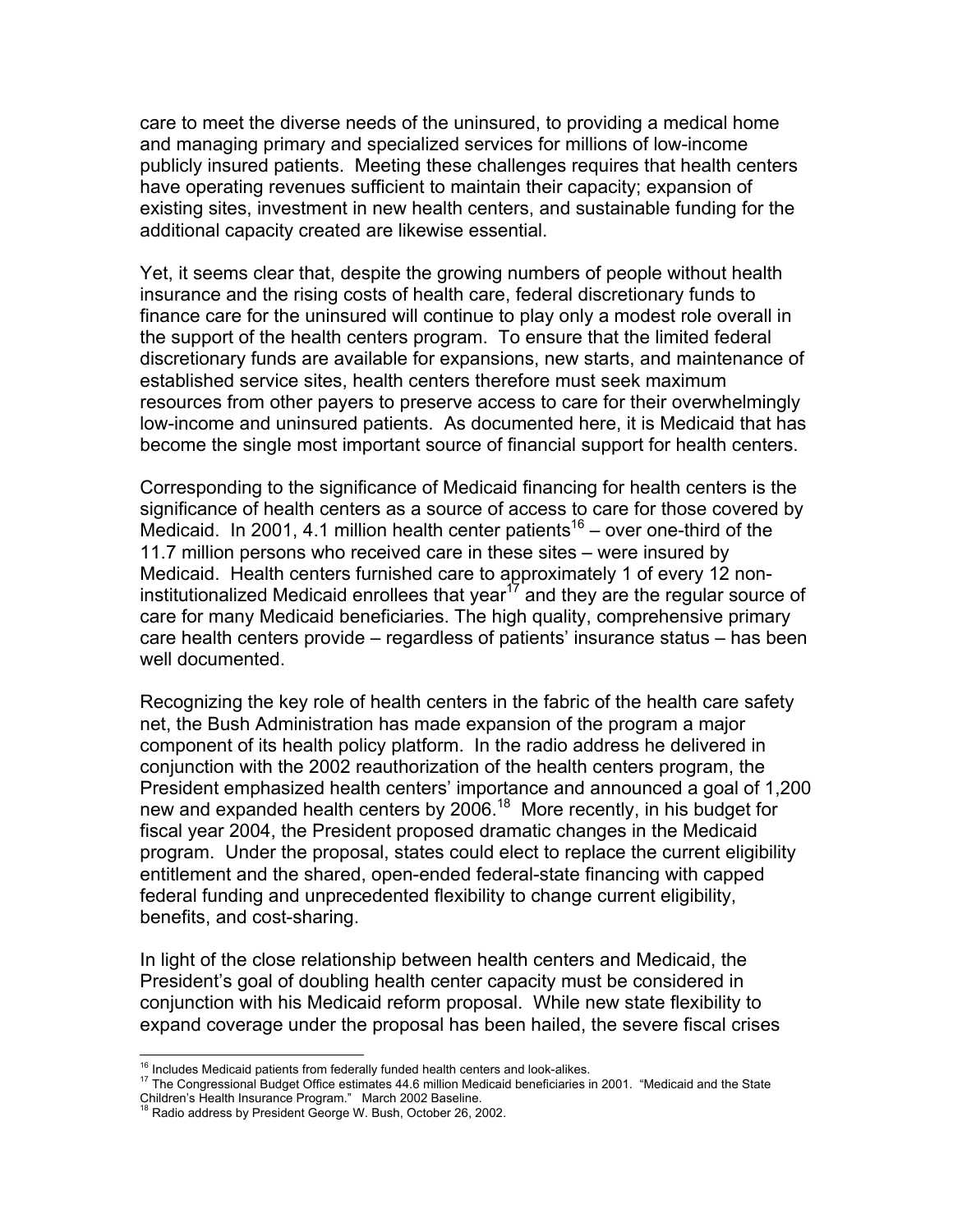across the states dim any real prospects for eligibility expansion. On the contrary, even with open-ended federal matching dollars available, state revenue shortfalls have led many states to propose or take actions to reduce their Medicaid outlays, including eligibility retrenchment, increased cost-sharing, and benefit cut-backs. Given a weak economy and rising numbers of uninsured, the aging of the population, and the steeply rising costs of acute and long-term care – particularly for the more than 6 million elderly and people with disabilities whom Medicaid covers, the additional pressure of a cap on federal Medicaid funding seems certain to lead to further contraction, not expansion, in the Medicaid program.

In addition to the coverage and/or benefit losses that would result directly from reductions in Medicaid, access to care would also be jeopardized because of the acute vulnerability of health centers to Medicaid policy. To illustrate, if states used their new flexibility to reduce Medicaid benefits, then the comprehensive array of services for which health centers now receive Medicaid payment could shrink substantially. Likewise, if not required to pay health centers based on their costs, states might decide to lower their payment rates, leaving health centers with new funding gaps in place of the sustaining payments they get now for the one-third of their patients who are covered by Medicaid. The President's proposed \$784 million for new and expanded health centers over a five-year time period would not be sufficient to offset the mounting operating revenue shortfalls faced by health centers as the population ages, the uninsured numbers grow, and the costs of care increasingly outstrip the relatively low payments that appear to be made on behalf of privately insured patients. Rather, the outcome seems likely to be reduced health center capacity and given the limited participation of private practitioners in Medicaid, reduced access to care for Medicaid beneficiaries, the uninsured, and other low-income populations.

The health care safety net is a complicated weave in which the threads of financing and access are tightly intertwined. The relationship between the health center program and Medicaid, documented in detail in this paper, indicates how stresses on either one cannot help but weaken the other – risking this highly successful component of the nation's system for providing primary and preventive care for vulnerable populations. As the national debate on health care proceeds, proposals that affect Medicaid and health centers should be considered carefully and with special attention to their net impact on financing of these essential providers and on access to care for the low-income and vulnerable populations they serve.

This paper was prepared by Sara Rosenbaum, JD, and Peter Shin, PhD, of the George Washington University Center for Health Services Research and Policy, with support from the Kaiser Commission on Medicaid and the Uninsured. The views expressed herein are those of the authors and do not necessarily reflect those of the Commission, its members, or staff.